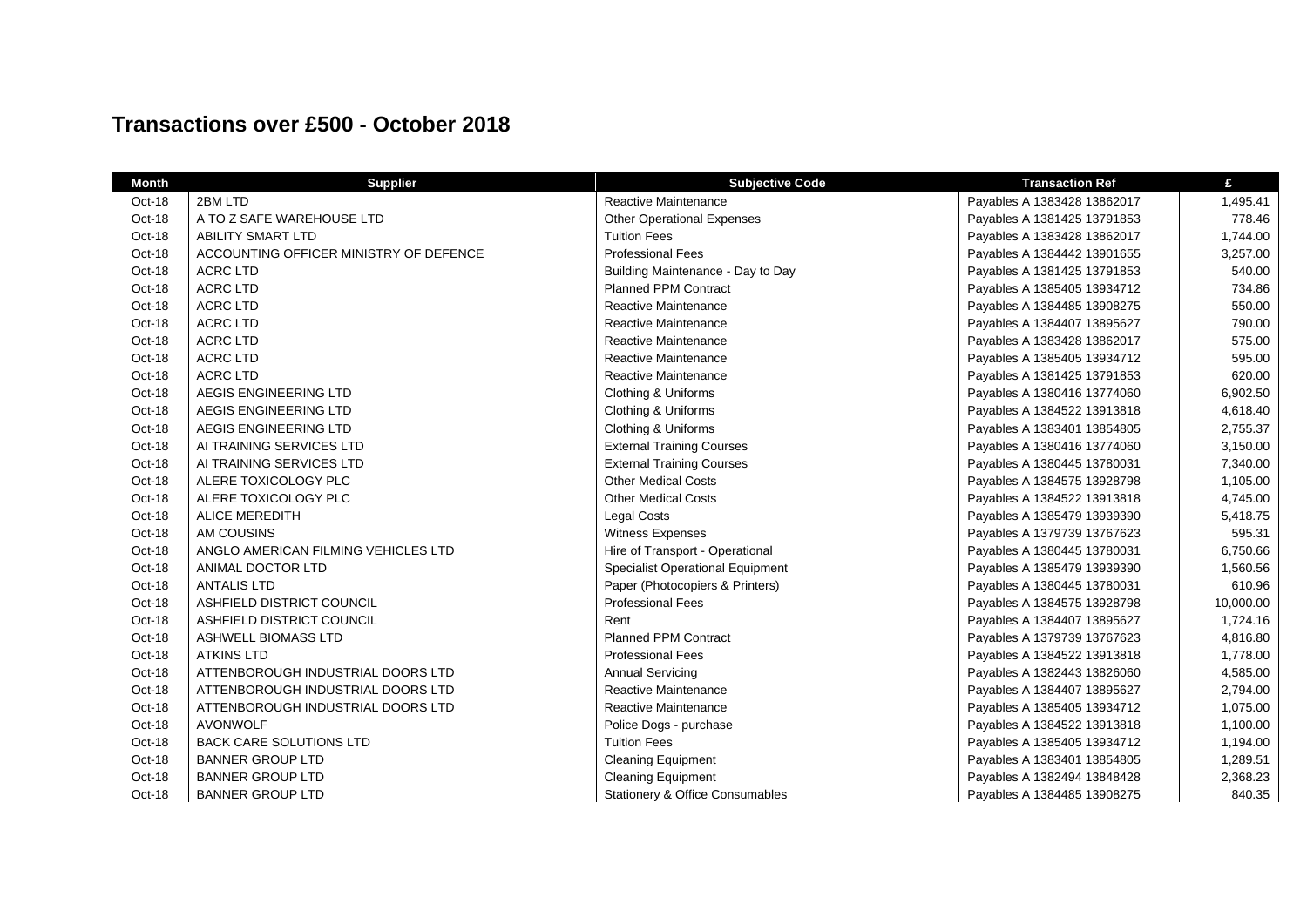| <b>Month</b> | <b>Supplier</b>                             | <b>Subjective Code</b>                          | <b>Transaction Ref</b>      | £          |
|--------------|---------------------------------------------|-------------------------------------------------|-----------------------------|------------|
| Oct-18       | <b>BANNER GROUP LTD</b>                     | Stationery & Office Consumables                 | Payables A 1385405 13934712 | 671.48     |
| Oct-18       | BANNER GROUP LTD                            | Stationery & Office Consumables                 | Payables A 1383401 13854805 | 2,718.12   |
| Oct-18       | <b>BANNER GROUP LTD</b>                     | Stationery & Office Consumables                 | Payables A 1382494 13848428 | 1,842.68   |
| Oct-18       | BANNER GROUP LTD                            | Stationery & Office Consumables                 | Payables A 1381437 13796493 | 629.49     |
| Oct-18       | BASFORD HALL MINERS WELFARE SOCIAL CLUB LTD | Hire of Rooms/Premises                          | Payables A 1381425 13791853 | 858.30     |
| Oct-18       | BASSETLAW DISTRICT COUNCIL                  | Rent                                            | Payables A 1383512 13889532 | 9,750.00   |
| Oct-18       | BERENDSEN UK LTD                            | Laundry                                         | Payables A 1383401 13854805 | 1,756.19   |
| Oct-18       | BEST EVIDENCE TECHNOLOGY LTD                | Maintenance/Consumables Specialist Op Equipment | Payables A 1384522 13913818 | 8,125.00   |
| Oct-18       | <b>BETTER TIMES LTD</b>                     | Publicity                                       | Payables A 1382443 13826060 | 865.00     |
| Oct-18       | <b>BETTER TIMES LTD</b>                     | Publicity                                       | Payables A 1381459 13806934 | 4,427.50   |
| Oct-18       | <b>BIDFOOD LTD</b>                          | <b>Other Operational Expenses</b>               | Payables A 1383512 13889532 | 503.00     |
| Oct-18       | <b>BIDFOOD LTD</b>                          | <b>Other Operational Expenses</b>               | Payables A 1381405 13786156 | 1,268.79   |
| Oct-18       | <b>BIDFOOD LTD</b>                          | <b>Other Operational Expenses</b>               | Payables A 1385405 13934712 | 1,240.52   |
| Oct-18       | <b>BIDFOOD LTD</b>                          | <b>Other Operational Expenses</b>               | Payables A 1380445 13780031 | 541.05     |
| Oct-18       | <b>BITEA LTD</b>                            | Other IT Costs                                  | Payables A 1383428 13862017 | 5,049.00   |
| Oct-18       | BRIAN TOTTY SIGNS AND DESIGN LTD            | <b>Other Operational Expenses</b>               | Payables A 1382461 13832479 | 875.00     |
| Oct-18       | BRITISH GAS BUSINESS                        | Gas                                             | Payables A 1383401 13854805 | 989.44     |
| Oct-18       | BRITISH TELECOMMUNICATIONS PLC              | Network Management                              | Payables A 1384485 13908275 | 66,105.83  |
| Oct-18       | BRITISH TELECOMMUNICATIONS PLC              | Network Management                              | Payables A 1383472 13874646 | 948.46     |
| Oct-18       | BRITNELL TREE SERVICES LTD                  | Grounds Maintenance                             | Payables A 1384407 13895627 | 2,000.00   |
| Oct-18       | <b>BROOK STREET (UK) LTD</b>                | Agency / Temp Staff                             | Payables A 1382424 13819429 | 3,859.20   |
| Oct-18       | <b>BROOK STREET (UK) LTD</b>                | Agency / Temp Staff                             | Payables A 1384442 13901655 | 4,790.68   |
| Oct-18       | <b>BROOK STREET (UK) LTD</b>                | Agency / Temp Staff                             | Payables A 1384485 13908275 | 5,420.61   |
| Oct-18       | <b>BROOK STREET (UK) LTD</b>                | Agency / Temp Staff                             | Payables A 1385479 13939390 | 4,683.08   |
| Oct-18       | <b>BROOK STREET (UK) LTD</b>                | <b>Consultants Fees</b>                         | Payables A 1382424 13819429 | 4,012.68   |
| Oct-18       | <b>BROOK STREET (UK) LTD</b>                | <b>Consultants Fees</b>                         | Payables A 1381405 13786156 | 3,009.51   |
| Oct-18       | <b>BROXTOWE BOROUGH COUNCIL</b>             | Rent                                            | Payables A 1382395 13813202 | 5,847.75   |
| Oct-18       | <b>BUYWORKS LTD</b>                         | <b>Consultants Fees</b>                         | Payables A 1381405 13786156 | 4,230.00   |
| Oct-18       | <b>BUYWORKS LTD</b>                         | <b>Consultants Fees</b>                         | Payables A 1384522 13913818 | 695.46     |
| Oct-18       | BUYWORKS LTD                                | <b>Professional Fees</b>                        | Payables A 1383472 13874646 | 8,910.00   |
| Oct-18       | C.M.S. RECOVERY LTD                         | Vehicle Maintenance                             | Payables A 1379739 13767623 | 569.06     |
| Oct-18       | CAPITA BUSINESS SERVICES LTD                | <b>Hotel Accommodation</b>                      | Payables A 1379739 13767623 | 6,245.66   |
| Oct-18       | <b>CAPITA BUSINESS SERVICES LTD</b>         | <b>Public Transport &amp; Parking</b>           | Payables A 1382395 13813202 | 7,992.85   |
| Oct-18       | CATCH 22 CHARITY LTD                        | Other PA Grants                                 | Payables A 1385479 13939390 | 136,064.00 |
| Oct-18       | <b>CDW LTD</b>                              | Other IT Costs                                  | Payables A 1384442 13901655 | 4,920.00   |
| Oct-18       | <b>CDW LTD</b>                              | Other IT Costs                                  | Payables A 1380416 13774060 | 4,768.30   |
| Oct-18       | <b>CDW LTD</b>                              | Other IT Costs                                  | Payables A 1384407 13895627 | 593.04     |
| Oct-18       | <b>CERTAS ENERGY UK LTD</b>                 | Diesel                                          | Payables A 1384485 13908275 | 16,447.50  |
| Oct-18       | <b>CERTAS ENERGY UK LTD</b>                 | <b>Diesel</b>                                   | Payables A 1383512 13889532 | 16,568.60  |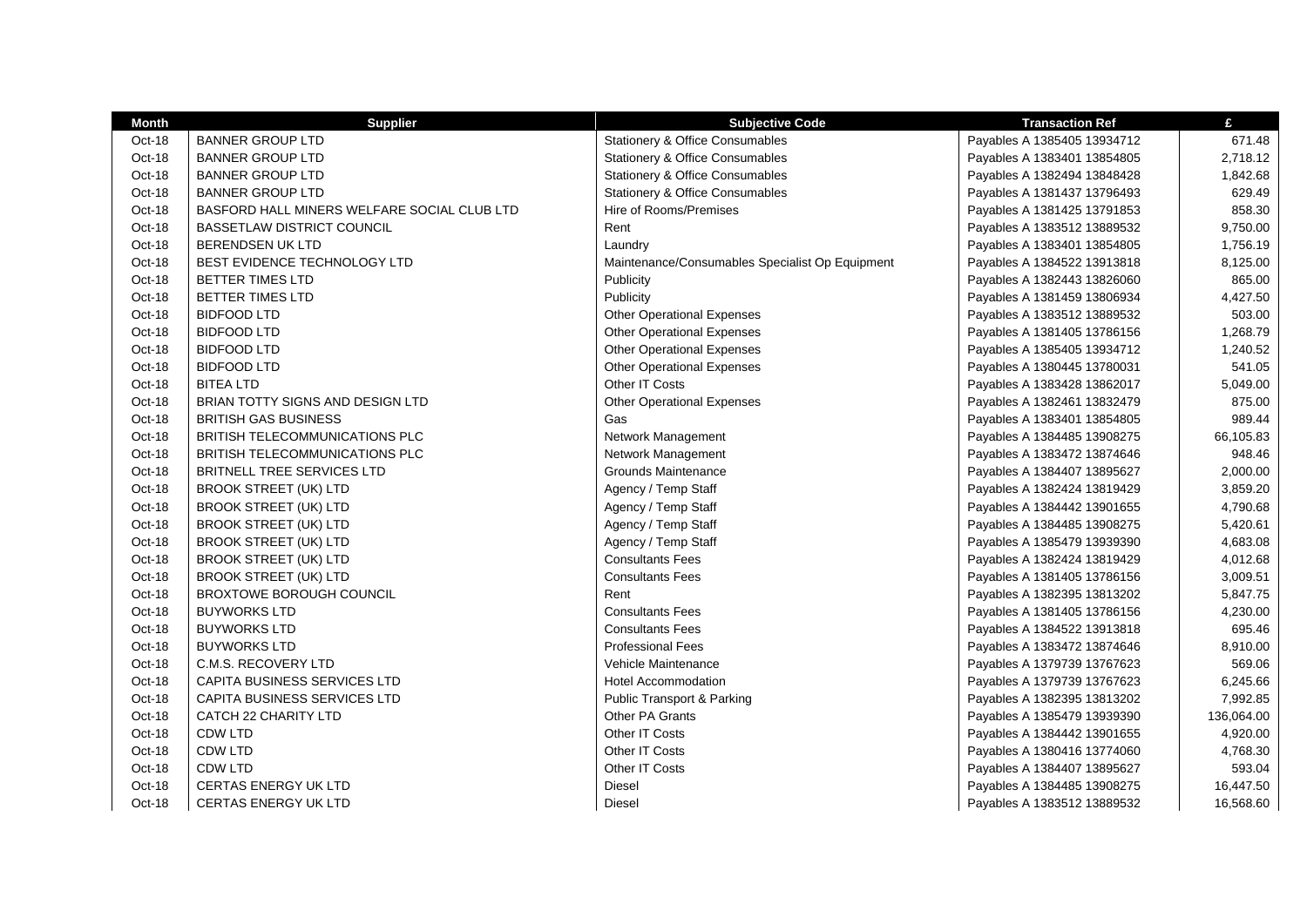| <b>Month</b> | <b>Supplier</b>                                | <b>Subjective Code</b>             | <b>Transaction Ref</b>      | £         |
|--------------|------------------------------------------------|------------------------------------|-----------------------------|-----------|
| Oct-18       | <b>CERTAS ENERGY UK LTD</b>                    | Diesel                             | Payables A 1384575 13928798 | 26,232.32 |
| Oct-18       | <b>CERTAS ENERGY UK LTD</b>                    | Petrol                             | Payables A 1383401 13854805 | 1,054.44  |
| Oct-18       | <b>CHARLES FELLOWS SUPPLIES LTD</b>            | Clothing & Uniforms                | Payables A 1380416 13774060 | 720.00    |
| Oct-18       | <b>CHRISTINE CUTLAND</b>                       | <b>Consultants Fees</b>            | Payables A 1383401 13854805 | 600.00    |
| Oct-18       | <b>CINTRA LTD</b>                              | <b>Interpreters Fees</b>           | Payables A 1384485 13908275 | 27,496.10 |
| Oct-18       | CJS (UK MANAGEMENT) LTD                        | <b>External Training Courses</b>   | Payables A 1385405 13934712 | 650.00    |
| Oct-18       | CLUE COMPUTING COMPANY LTD                     | <b>Systems Development</b>         | Payables A 1383428 13862017 | 6,032.00  |
| Oct-18       | CNLR HORIZONS LTD TA CIC                       | <b>External Training Courses</b>   | Payables A 1383452 13868565 | 1,830.00  |
| Oct-18       | CNLR HORIZONS LTD TA CIC                       | <b>Professional Fees</b>           | Payables A 1380416 13774060 | 915.00    |
| Oct-18       | <b>COLLEGE OF POLICING</b>                     | <b>External Training Courses</b>   | Payables A 1383512 13889532 | 5,607.00  |
| Oct-18       | <b>COMPAREX UK LTD</b>                         | Software Licences                  | Payables A 1384442 13901655 | 1,654.12  |
| Oct-18       | <b>COMPAREX UK LTD</b>                         | Software Licences                  | Payables A 1382461 13832479 | 3,308.24  |
| Oct-18       | <b>COONEEN AT WORK LTD</b>                     | Clothing & Uniforms                | Payables A 1385479 13939390 | 38,792.15 |
| Oct-18       | <b>COONEEN AT WORK LTD</b>                     | Clothing & Uniforms                | Payables A 1383428 13862017 | 2,083.33  |
| Oct-18       | <b>COONEEN AT WORK LTD</b>                     | Clothing & Uniforms                | Payables A 1379739 13767623 | 36,744.11 |
| Oct-18       | <b>CRITERION A PSYCHOLOGY SERVICES LTD</b>     | <b>Professional Fees</b>           | Payables A 1384575 13928798 | 1,937.69  |
| Oct-18       | CROWN PET FOODS LTD                            | Police Dogs - Feed/kennelling/vets | Payables A 1383512 13889532 | 802.12    |
| Oct-18       | <b>CTMI LTD</b>                                | <b>Consultants Fees</b>            | Payables A 1382443 13826060 | 8,000.00  |
| Oct-18       | <b>CUBIC TRANSPORTATION SYSTEMS (ITMS) LTD</b> | <b>Professional Fees</b>           | Payables A 1384407 13895627 | 4,815.22  |
| Oct-18       | <b>CUBIC TRANSPORTATION SYSTEMS (ITMS) LTD</b> | <b>Professional Fees</b>           | Payables A 1383428 13862017 | 8,017.52  |
| Oct-18       | DACOLL GROUP LTD                               | Systems Development                | Payables A 1382461 13832479 | 10,528.33 |
| Oct-18       | DARLEY MOOR MOTOR CYCLE ROAD RACING CLUB LTD   | Hire of Rooms/Premises             | Payables A 1383452 13868565 | 1,000.00  |
| Oct-18       | DERBYSHIRE COUNTY COUNCIL                      | Vehicle Maintenance                | Payables A 1381425 13791853 | 1,282.94  |
| Oct-18       | DFP SERVICES LTD                               | <b>Planned PPM Contract</b>        | Payables A 1383452 13868565 | 998.50    |
| Oct-18       | DFP SERVICES LTD                               | <b>Reactive Maintenance</b>        | Payables A 1385479 13939390 | 740.35    |
| Oct-18       | DR BD ANDREWS                                  | <b>Professional Fees</b>           | Payables A 1382494 13848428 | 1,690.00  |
| Oct-18       | <b>EAST MIDLANDS RFCA</b>                      | Hire of Rooms/Premises             | Payables A 1380416 13774060 | 2,000.00  |
| Oct-18       | <b>EAST MIDLANDS RFCA</b>                      | Hire of Rooms/Premises             | Payables A 1385405 13934712 | 1,400.00  |
| Oct-18       | <b>EAST MIDLANDS RFCA</b>                      | Hire of Rooms/Premises             | Payables A 1379739 13767623 | 1,000.00  |
| Oct-18       | <b>EAST MIDLANDS RFCA</b>                      | Hire of Rooms/Premises             | Payables A 1380445 13780031 | 1,000.00  |
| Oct-18       | <b>EASTWOOD TOWN COUNCIL</b>                   | Rent                               | Payables A 1384407 13895627 | 1,697.50  |
| Oct-18       | EDF ENERGY CUSTOMERS PLC                       | Electricity                        | Payables A 1384485 13908275 | 58,331.42 |
| Oct-18       | <b>EDGENEXUS LTD</b>                           | Minor Systems                      | Payables A 1384575 13928798 | 5,584.00  |
| Oct-18       | <b>EDGENEXUS LTD</b>                           | Other IT Costs                     | Payables A 1384575 13928798 | 5,584.00  |
| Oct-18       | ELLIOTT GROUP LTD                              | Fixtures & Fittings                | Payables A 1384522 13913818 | 1,745.76  |
| Oct-18       | ELLIOTT GROUP LTD                              | Hire of Rooms/Premises             | Payables A 1382424 13819429 | 1,701.52  |
| Oct-18       | ENERGY & COMPLIANCE TECHNOLOGY LTD             | <b>Fees Planned</b>                | Payables A 1382395 13813202 | 560.00    |
| Oct-18       | ENTERPRISE RENT-A-CAR (UK) LTD                 | Hire of Transport - Operational    | Payables A 1384522 13913818 | 3,180.26  |
| Oct-18       | ENVIROENERGY (NOTTINGHAM) LTD                  | <b>Other Energy Costs</b>          | Payables A 1382443 13826060 | 1,368.32  |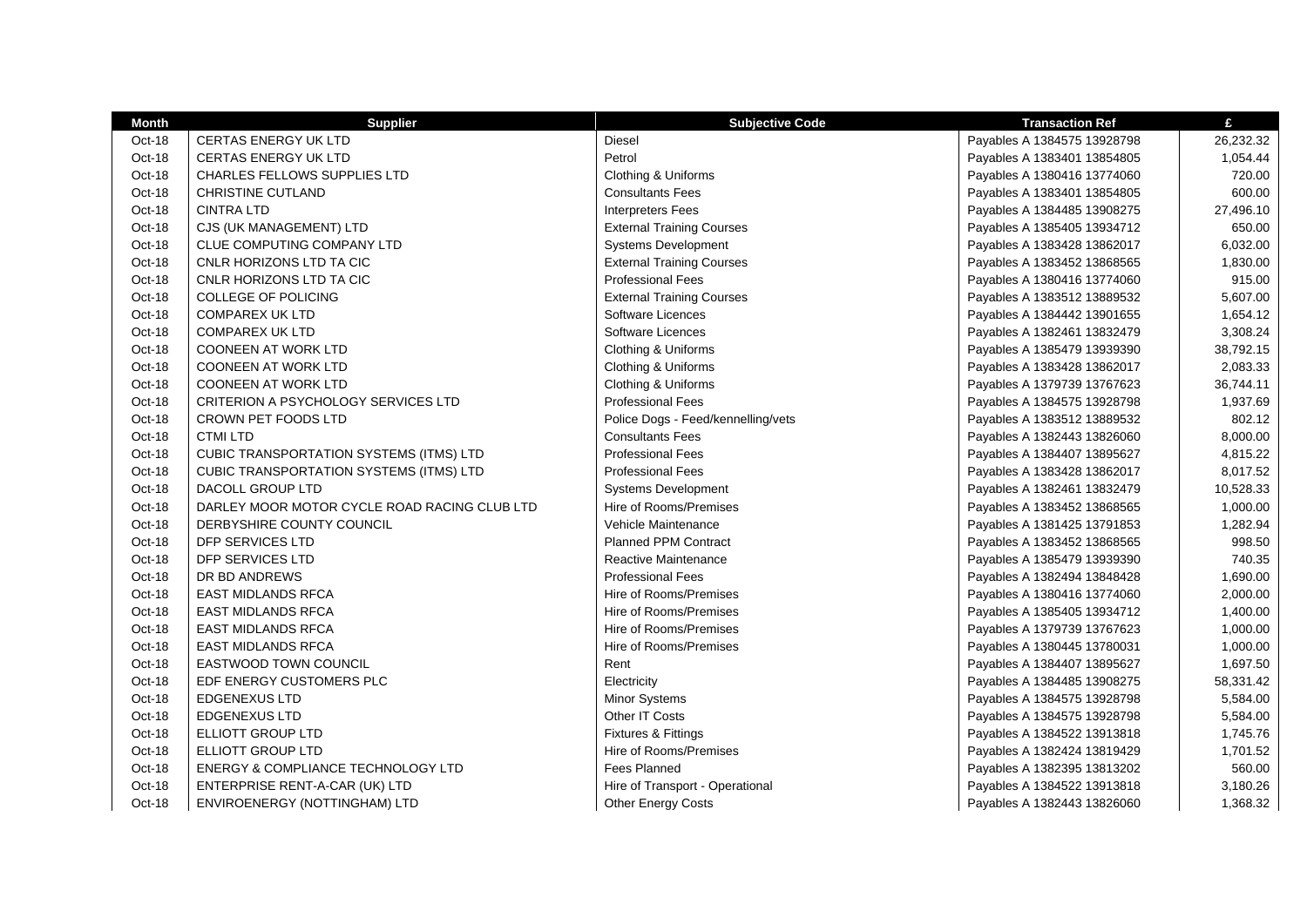| Month    | <b>Supplier</b>                           | <b>Subjective Code</b>                    | <b>Transaction Ref</b>      | £         |
|----------|-------------------------------------------|-------------------------------------------|-----------------------------|-----------|
| Oct-18   | EVERYTHING EVERYWHERE LTD                 | Mobile Phone Call Charges & Contract Cost | Payables A 1382443 13826060 | 12,457.14 |
| Oct-18   | <b>EXPERIAN LTD</b>                       | <b>Professional Fees</b>                  | Payables A 1380416 13774060 | 13,161.54 |
| Oct-18   | <b>EXPERIAN LTD</b>                       | <b>Professional Fees</b>                  | Payables A 1381405 13786156 | 1,337.08  |
| Oct-18   | <b>EXPERIAN LTD</b>                       | Subscriptions                             | Payables A 1382461 13832479 | 1,098.87  |
| Oct-18   | <b>EXPERIAN LTD</b>                       | Searches                                  | Payables A 1380445 13780031 | 13,234.38 |
| Oct-18   | <b>FAIRACRE SERVICES</b>                  | <b>Reactive Maintenance</b>               | Payables A 1383452 13868565 | 619.20    |
| Oct-18   | <b>FAST ENGINEERING LTD</b>               | <b>Other Operational Expenses</b>         | Payables A 1385405 13934712 | 1,391.00  |
| Oct-18   | <b>FAST ENGINEERING LTD</b>               | <b>Other Operational Expenses</b>         | Payables A 1383401 13854805 | 856.00    |
| Oct-18   | FIREBRAND TRAINING LTD                    | <b>External Training Courses</b>          | Payables A 1381405 13786156 | 11,580.00 |
| Oct-18   | <b>FONEFUNSHOP LTD</b>                    | Hardware - maintenance                    | Payables A 1384485 13908275 | 584.00    |
| Oct-18   | <b>FONEFUNSHOP LTD</b>                    | Other IT Costs                            | Payables A 1384442 13901655 | 803.28    |
| Oct-18   | <b>FONEFUNSHOP LTD</b>                    | Other IT Costs                            | Payables A 1383452 13868565 | 1,152.75  |
| Oct-18   | FORENSIC VIDEO SERVICES LTD               | <b>Professional Fees</b>                  | Payables A 1384407 13895627 | 1,500.00  |
| Oct-18   | FOREST FUELS LTD                          | Other Energy Costs                        | Payables A 1380416 13774060 | 634.20    |
| Oct-18   | <b>FOREST FUELS LTD</b>                   | Other Energy Costs                        | Payables A 1382443 13826060 | 747.00    |
| Oct-18   | <b>FOREST FUELS LTD</b>                   | <b>Biofuels</b>                           | Payables A 1382443 13826060 | 2,927.40  |
| Oct-18   | FWP PLUMBERS NOTTINGHAM LTD               | Reactive Maintenance                      | Payables A 1384485 13908275 | 699.78    |
| Oct-18   | FWP PLUMBERS NOTTINGHAM LTD               | Reactive Maintenance                      | Payables A 1385479 13939390 | 687.31    |
| Oct-18   | FWP PLUMBERS NOTTINGHAM LTD               | Reactive Maintenance                      | Payables A 1379739 13767623 | 933.17    |
| Oct-18   | <b>GEDLING BOROUGH COUNCIL</b>            | Rent                                      | Payables A 1384407 13895627 | 7,260.27  |
| Oct-18   | <b>GEDLING BOROUGH COUNCIL</b>            | Rent                                      | Payables A 1381459 13806934 | 5,000.00  |
| Oct-18   | <b>GEDLING BOROUGH COUNCIL</b>            | Rent                                      | Payables A 1383401 13854805 | 7,875.00  |
| Oct-18   | <b>GEO HANSON &amp; SONS HUCKNALL LTD</b> | <b>Fees Planned</b>                       | Payables A 1384407 13895627 | 1,313.13  |
| Oct-18   | <b>GEO HANSON &amp; SONS HUCKNALL LTD</b> | <b>Planned Maintenance</b>                | Payables A 1383428 13862017 | 2,455.25  |
| Oct-18   | <b>GET SAFE ONLINE LTD</b>                | <b>Other Operational Expenses</b>         | Payables A 1382494 13848428 | 9,000.00  |
| Oct-18   | GINGERS OF NOTTINGHAM LTD                 | <b>Contract Catering</b>                  | Payables A 1382424 13819429 | 1,135.00  |
| Oct-18   | <b>GRG PUBLIC RESOURCES LTD</b>           | Damage to Property / Boarding Up          | Payables A 1384522 13913818 | 800.00    |
| Oct-18   | <b>GWEN MARGREE</b>                       | Witness Expenses                          | Payables A 1380416 13774060 | 622.60    |
| Oct-18   | <b>HAMPSONS RECOVERY</b>                  | Vehicle Recovery Costs                    | Payables A 1382461 13832479 | 773.00    |
| Oct-18   | HANSON ANIMAL DOCTOR LTD                  | <b>Specialist Operational Equipment</b>   | Payables A 1383401 13854805 | 3,860.87  |
| Oct-18   | HAYS SPECIALIST RECRUITMENT LTD           | Agency / Temp Staff                       | Payables A 1385479 13939390 | 1,414.90  |
| Oct-18   | HAYS SPECIALIST RECRUITMENT LTD           | Agency / Temp Staff                       | Payables A 1380416 13774060 | 1,414.90  |
| Oct-18   | HAYS SPECIALIST RECRUITMENT LTD           | Agency / Temp Staff                       | Payables A 1383472 13874646 | 1,414.90  |
| Oct-18   | HAYS SPECIALIST RECRUITMENT LTD           | Agency / Temp Staff                       | Payables A 1383512 13889532 | 1,414.90  |
| Oct-18   | HAYS SPECIALIST RECRUITMENT LTD           | Agency / Temp Staff                       | Payables A 1384575 13928798 | 1,414.90  |
| Oct-18   | <b>HEATH LAMBERT LTD</b>                  | Vehicle Insurance                         | Payables A 1384442 13901655 | 1,881.00  |
| Oct-18   | <b>HENTON &amp; CHATTELL LTD</b>          | Clothing & Uniforms                       | Payables A 1382494 13848428 | 687.50    |
| Oct-18   | <b>HILTON CANNON ELECTRICAL LTD</b>       | <b>Planned Maintenance</b>                | Payables A 1385479 13939390 | 1,584.36  |
| $Oct-18$ | <b>HILTON LEICESTER</b>                   | Hire of Rooms/Premises                    | Payables A 1384575 13928798 | 3,125.00  |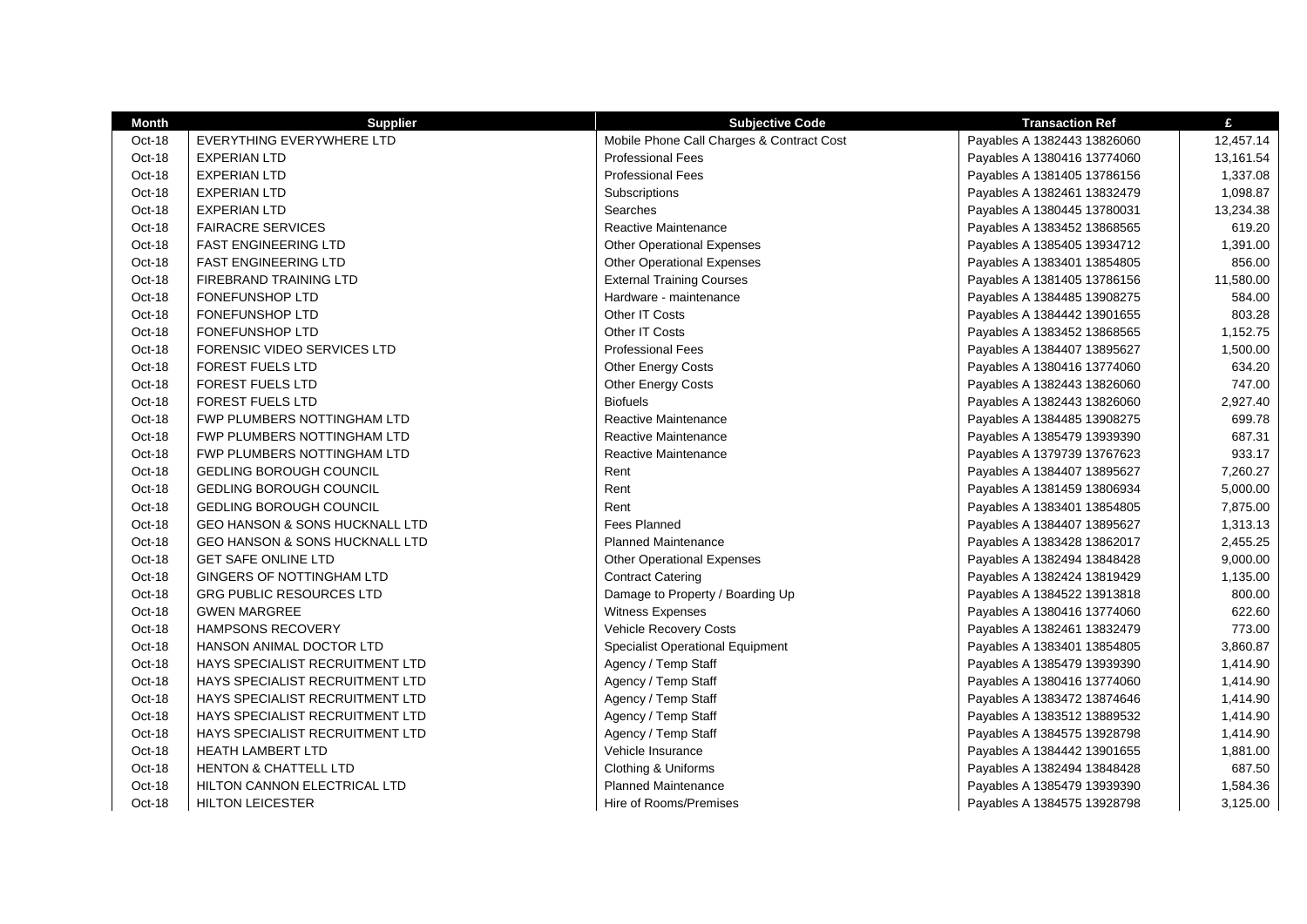| <b>Month</b> | <b>Supplier</b>                             | <b>Subjective Code</b>             | <b>Transaction Ref</b>      | £            |
|--------------|---------------------------------------------|------------------------------------|-----------------------------|--------------|
| Oct-18       | HIQ MANSFIELD (HEAD OFFICE)                 | Vehicles - Spares                  | Payables A 1383401 13854805 | 562.50       |
| Oct-18       | HM REVENUE & CUSTOMS                        | <b>Legal Costs</b>                 | Payables A 1381459 13806934 | 6,200.00     |
| Oct-18       | HM REVENUE & CUSTOMS                        | <b>Legal Costs</b>                 | Payables A 1379739 13767623 | 20,500.00    |
| Oct-18       | <b>HMCTS</b>                                | <b>Other Partnerships</b>          | Payables A 1384442 13901655 | 2,870.07     |
| Oct-18       | <b>HMCTS</b>                                | <b>Other Partnerships</b>          | Payables A 1385405 13934712 | 8,883.16     |
| Oct-18       | HOME OFFICE                                 | <b>Electronic Forensics</b>        | Payables A 1384522 13913818 | 110,592.43   |
| Oct-18       | <b>HOME OFFICE</b>                          | Other IT Costs                     | Payables A 1384407 13895627 | 13,404.00    |
| Oct-18       | HOME OFFICE                                 | Other IT Costs                     | Payables A 1382461 13832479 | 1,272,226.00 |
| Oct-18       | <b>HOME OFFICE</b>                          | Software - upgrade                 | Payables A 1382461 13832479 | 44,144.00    |
| Oct-18       | HPC COMPRESSED AIR SYSTEMS                  | <b>Annual Servicing</b>            | Payables A 1384442 13901655 | 1,332.78     |
| Oct-18       | <b>HPC COMPRESSED AIR SYSTEMS</b>           | <b>Annual Servicing</b>            | Payables A 1384407 13895627 | 1,805.77     |
| Oct-18       | <b>HUMAN APPLICATIONS LTD</b>               | <b>External Training Courses</b>   | Payables A 1385479 13939390 | 725.00       |
| Oct-18       | <b>HUTCHISON 3G LTD</b>                     | Other Voice & Data                 | Payables A 1384485 13908275 | 531.71       |
| Oct-18       | <b>IMARA</b>                                | Other PA Grants                    | Payables A 1382395 13813202 | 17,848.86    |
| Oct-18       | <b>IMARA</b>                                | Other PA Grants                    | Payables A 1382494 13848428 | 6,771.89     |
| Oct-18       | <b>INCOM TELECOMMUNICATIONS</b>             | Other IT Costs                     | Payables A 1385405 13934712 | 940.19       |
| Oct-18       | <b>INFORMATION BY DESIGN LTD</b>            | Specific Grants awarded            | Payables A 1384485 13908275 | 8,000.00     |
| Oct-18       | INSIGHT DIRECT (UK) LTD                     | Other IT Costs                     | Payables A 1379739 13767623 | 4,679.20     |
| Oct-18       | <b>INTAFORENSICS LTD</b>                    | <b>Other Operational Expenses</b>  | Payables A 1379739 13767623 | 2,658.11     |
| Oct-18       | INTEGRATED MICROWAVE TECHNOLOGY T/A VISLINK | Hardware - purchase                | Payables A 1379739 13767623 | 3,423.00     |
| Oct-18       | <b>IRON MOUNTAIN (UK) LTD</b>               | Storage                            | Payables A 1382424 13819429 | 3,843.67     |
| Oct-18       | <b>JACKSON LIFT SERVICES LTD</b>            | Fixtures & Fittings                | Payables A 1382443 13826060 | 1,120.00     |
| Oct-18       | <b>JACKSON LIFT SERVICES LTD</b>            | <b>Planned PPM Contract</b>        | Payables A 1384442 13901655 | 3,156.00     |
| Oct-18       | JACKSON LIFT SERVICES LTD                   | Reactive Maintenance               | Payables A 1384442 13901655 | 1,295.00     |
| Oct-18       | JACKSONS RECOVERY LTD                       | Vehicle Recovery Costs             | Payables A 1384485 13908275 | 5,187.00     |
| Oct-18       | <b>JACKSONS RECOVERY LTD</b>                | Vehicle Recovery Costs             | Payables A 1383512 13889532 | 1,240.00     |
| Oct-18       | <b>JACKSONS RECOVERY LTD</b>                | Vehicle Recovery Costs             | Payables A 1382461 13832479 | 6,103.00     |
| Oct-18       | JOHNSONS MOVING SERVICES LTD                | <b>Waste Disposal</b>              | Payables A 1379739 13767623 | 7,500.00     |
| Oct-18       | K10 WORKINGDOGS                             | Police Dogs - purchase             | Payables A 1382461 13832479 | 7,000.00     |
| Oct-18       | KASTERLEE UK LTD TA CROYDON PARK HOTEL      | <b>Hotel Accommodation</b>         | Payables A 1382494 13848428 | 1,904.00     |
| Oct-18       | <b>KBW BARRISTERS CHAMBERS</b>              | Legal Costs                        | Payables A 1382395 13813202 | 3,250.00     |
| Oct-18       | <b>KCH GARDEN SQUARE</b>                    | <b>Legal Costs</b>                 | Payables A 1382443 13826060 | 500.00       |
| Oct-18       | KIER BUSINESS SERVICES LTD                  | <b>Professional Fees</b>           | Payables A 1384407 13895627 | 2,000.00     |
| Oct-18       | KINGS SECURITY SYSTEMS LTD                  | Reactive Maintenance               | Payables A 1380416 13774060 | 646.00       |
| Oct-18       | KINGS SECURITY SYSTEMS LTD                  | Reactive Maintenance               | Payables A 1381405 13786156 | 5,115.72     |
| Oct-18       | KONICA MINOLTA BUSINESS SOLUTIONS (UK) LTD  | Photocopier Machines Running Costs | Payables A 1384522 13913818 | 2,938.85     |
| Oct-18       | KORN FERRY HAY GROUP LTD                    | <b>Consultants Fees</b>            | Payables A 1384522 13913818 | 5,250.00     |
| Oct-18       | LAB SYSTEMS FURNITURE LTD                   | <b>Fees Planned</b>                | Payables A 1381405 13786156 | 5,187.00     |
| Oct-18       | <b>LABWASTE LTD</b>                         | Waste Disposal                     | Payables A 1385479 13939390 | 2,400.00     |
|              |                                             |                                    |                             |              |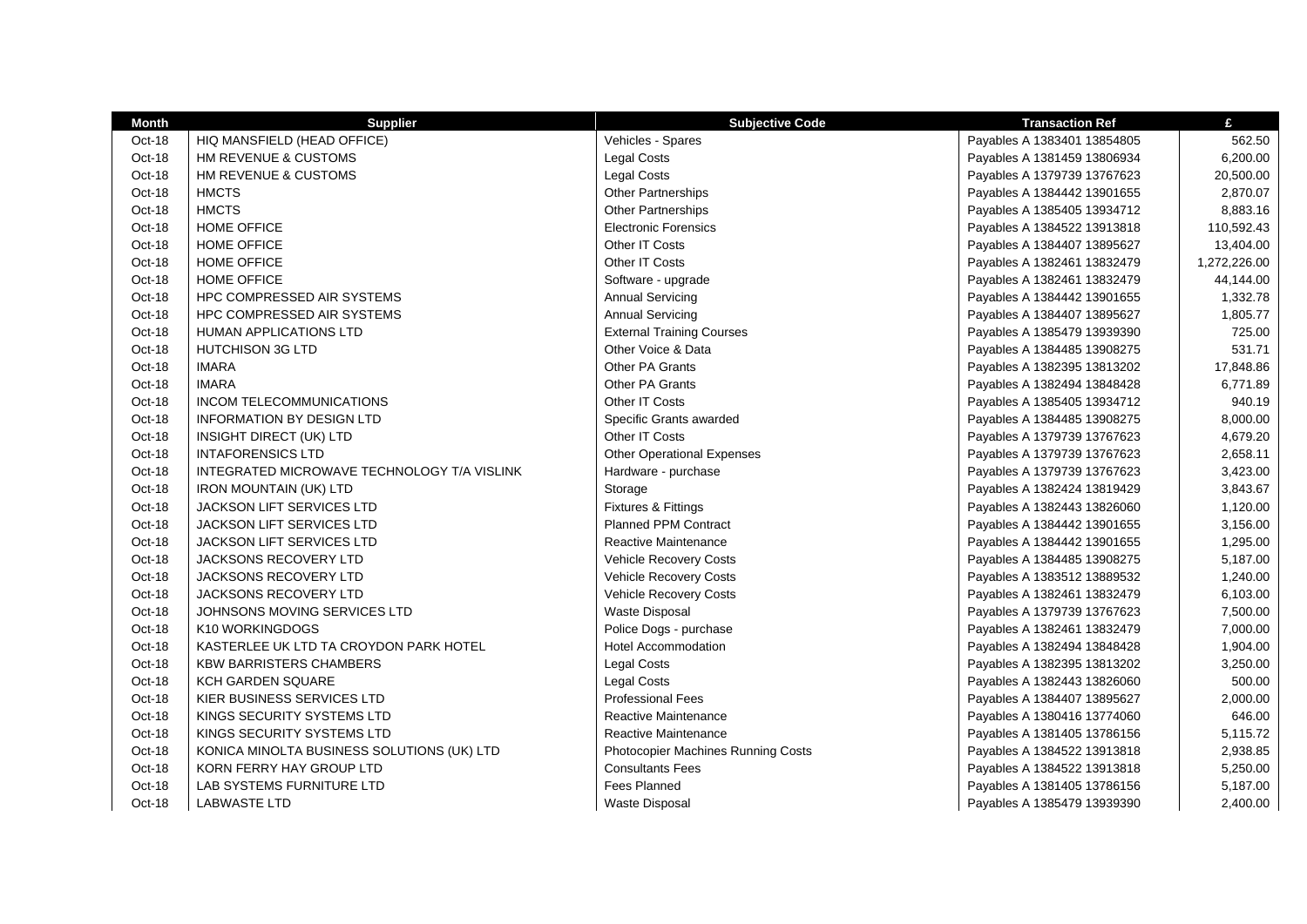| <b>Month</b> | <b>Supplier</b>                                  | <b>Subjective Code</b>                  | <b>Transaction Ref</b>      | £         |
|--------------|--------------------------------------------------|-----------------------------------------|-----------------------------|-----------|
| Oct-18       | LANDSCAPE SCIENCE CONSULTANCY LTD                | <b>Planned Maintenance</b>              | Payables A 1382461 13832479 | 510.00    |
| Oct-18       | LEADERS UNLOCKED LTD                             | Specific Grants awarded                 | Payables A 1379739 13767623 | 21,000.00 |
| Oct-18       | LEISURE TRAIL UK                                 | <b>Specialist Operational Equipment</b> | Payables A 1384575 13928798 | 717.30    |
| Oct-18       | MACHINE MART LTD                                 | <b>Reactive Maintenance</b>             | Payables A 1384485 13908275 | 503.35    |
|              | MACMILLAN PUBLISHERS INTERNATIONAL T/A MACMILLAN |                                         |                             |           |
| Oct-18       | <b>DISTRIBUTION</b>                              | Clothing & Uniforms                     | Payables A 1380445 13780031 | 750.00    |
| Oct-18       | <b>MACOI LTD</b>                                 | Furniture                               | Payables A 1384442 13901655 | 4,940.50  |
| Oct-18       | <b>MACOI LTD</b>                                 | Furniture                               | Payables A 1381405 13786156 | 1,915.00  |
| Oct-18       | <b>MACOI LTD</b>                                 | Furniture                               | Payables A 1383428 13862017 | 1,338.50  |
| Oct-18       | <b>MACOI LTD</b>                                 | Furniture                               | Payables A 1385405 13934712 | 3,389.62  |
| Oct-18       | <b>MACOI LTD</b>                                 | Furniture                               | Payables A 1379739 13767623 | 948.00    |
| Oct-18       | <b>MACOI LTD</b>                                 | Furniture                               | Payables A 1384522 13913818 | 1,954.00  |
| Oct-18       | <b>MACOI LTD</b>                                 | Furniture                               | Payables A 1380445 13780031 | 6,468.00  |
| Oct-18       | MANSFIELD DISTRICT COUNCIL                       | <b>Planned Maintenance</b>              | Payables A 1382443 13826060 | 514.38    |
| Oct-18       | MANSFIELD TOWN 1861 LTD                          | <b>Corporate Hospitality</b>            | Payables A 1383472 13874646 | 758.33    |
| Oct-18       | <b>MAYORS OFFICE FOR POLICING &amp; CRIME</b>    | <b>External Training Courses</b>        | Payables A 1384485 13908275 | 533.70    |
| Oct-18       | MAYORS OFFICE FOR POLICING & CRIME               | <b>Hotel Accommodation</b>              | Payables A 1383452 13868565 | 4,000.00  |
| Oct-18       | <b>MAZARS LLP</b>                                | <b>Internal Audit Fee</b>               | Payables A 1384575 13928798 | 10,784.00 |
| Oct-18       | MEDIGOLD HEALTH CONSULTANCY LTD                  | <b>Consultants Fees</b>                 | Payables A 1384522 13913818 | 710.00    |
| Oct-18       | MICHAEL PAGE INTERNATIONAL RECRUITMENT           | Agency / Temp Staff                     | Payables A 1384575 13928798 | 8,167.00  |
| Oct-18       | MICHAEL PAGE INTERNATIONAL RECRUITMENT           | Agency / Temp Staff                     | Payables A 1381405 13786156 | 9,800.40  |
| Oct-18       | MITIE GROUP PLC                                  | Police Surgeons / Clinicians            | Payables A 1384407 13895627 | 86,640.33 |
| Oct-18       | <b>MIVEN LTD</b>                                 | Rent                                    | Payables A 1379739 13767623 | 3,375.00  |
| Oct-18       | <b>MIVEN LTD</b>                                 | Service Charge                          | Payables A 1381425 13791853 | 90,257.75 |
| Oct-18       | <b>MLL TELECOM</b>                               | Network Management                      | Payables A 1384442 13901655 | 18,463.00 |
| Oct-18       | NATIONAL COUNCIL FOR VOLUNTARY ORGANISATIONS     | Subscriptions                           | Payables A 1384485 13908275 | 2,282.00  |
| Oct-18       | NATIONAL CRIME AGENCY                            | <b>External Training Courses</b>        | Payables A 1384485 13908275 | 2,517.00  |
| Oct-18       | NATIONAL CRIME AGENCY                            | <b>External Training Courses</b>        | Payables A 1384407 13895627 | 1,218.00  |
| Oct-18       | NATIONAL MONITORING                              | Covert Alarms Installation & Monitoring | Payables A 1380445 13780031 | 3,782.24  |
| Oct-18       | NATIONAL POLICE ESTATES GROUP                    | <b>Professional Fees</b>                | Payables A 1383512 13889532 | 1,500.00  |
| Oct-18       | <b>NCC PENSION FUND</b>                          | <b>Pension Strain</b>                   | Payables A 1383512 13889532 | 21,592.47 |
| Oct-18       | NEOPOST LTD                                      | Postage Costs                           | Payables A 1384485 13908275 | 2,149.32  |
| Oct-18       | NETCALL TELECOM LTD                              | <b>Network Services</b>                 | Payables A 1385405 13934712 | 38,907.00 |
| Oct-18       | <b>NICK SEAN STANAGE</b>                         | <b>Legal Costs</b>                      | Payables A 1383472 13874646 | 2,677.30  |
| Oct-18       | NOTTINGHAM CITY COUNCIL                          | Service Charge                          | Payables A 1384485 13908275 | 32,550.00 |
| Oct-18       | NOTTINGHAM COACHES LTD                           | <b>External Training Courses</b>        | Payables A 1379739 13767623 | 2,000.00  |
| Oct-18       | NOTTINGHAM INDUSTRIAL CLEANERS LTD               | <b>Planned Maintenance</b>              | Payables A 1382461 13832479 | 2,538.00  |
| Oct-18       | NOTTINGHAM INDUSTRIAL CLEANERS LTD               | <b>Window Cleaning</b>                  | Payables A 1383512 13889532 | 510.00    |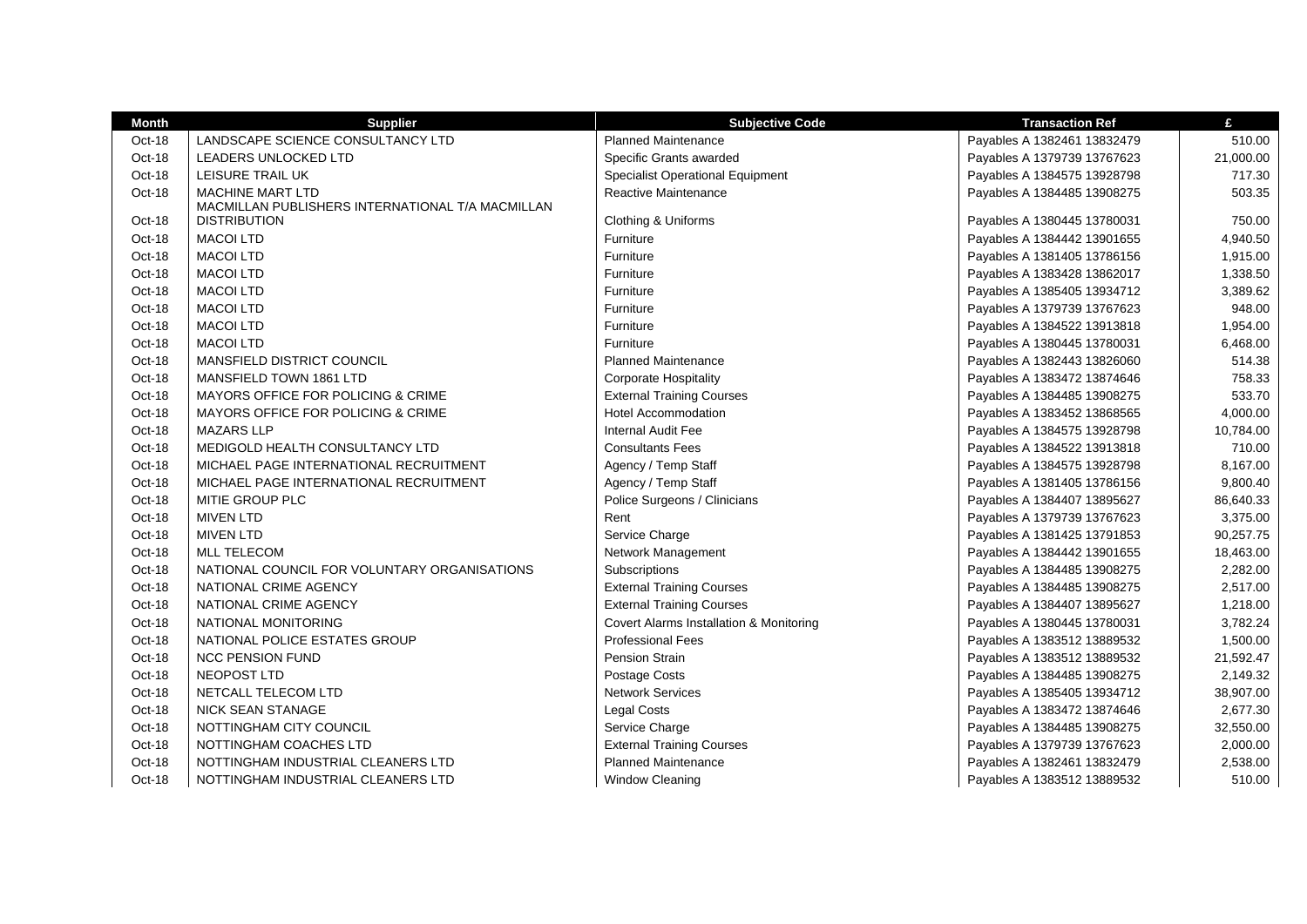| <b>Month</b> | <b>Supplier</b>                                                                             | <b>Subjective Code</b>                     | <b>Transaction Ref</b>      | £          |
|--------------|---------------------------------------------------------------------------------------------|--------------------------------------------|-----------------------------|------------|
|              | NOTTINGHAMSHIRE AND CITY OF NOTTINGHAM FIRE                                                 |                                            |                             |            |
| Oct-18       | <b>AUTHORITY</b>                                                                            | <b>Legal Costs</b>                         | Payables A 1383428 13862017 | 21,753.79  |
| Oct-18       | NOTTINGHAMSHIRE COUNTY COUNCIL                                                              | <b>External Training Courses</b>           | Payables A 1380416 13774060 | 690.00     |
| Oct-18       | NOTTINGHAMSHIRE COUNTY COUNCIL                                                              | Other PA Grants                            | Payables A 1384485 13908275 | 198,730.98 |
| Oct-18       | NOTTS POLICE FEDERATION FUND                                                                | Conference & Seminar Fees                  | Payables A 1384522 13913818 | 2,500.00   |
| Oct-18       | ORBIS PROTECT LTD                                                                           | Vehicle Cleaning                           | Payables A 1383512 13889532 | 1,565.00   |
| Oct-18       | ORBIS PROTECT LTD                                                                           | <b>Decontamination Costs</b>               | Payables A 1382461 13832479 | 862.69     |
| Oct-18       | ORBIS PROTECT LTD                                                                           | <b>Decontamination Costs</b>               | Payables A 1382395 13813202 | 1,545.00   |
| Oct-18       | ORBIS PROTECT LTD                                                                           | <b>Decontamination Costs</b>               | Payables A 1382494 13848428 | 1,590.00   |
| Oct-18       | <b>PATROL STORE</b>                                                                         | Fixtures & Fittings                        | Payables A 1382443 13826060 | 936.00     |
| Oct-18       | <b>PAYPOINT PLC</b>                                                                         | <b>Electronic Forensics</b>                | Payables A 1380416 13774060 | 850.00     |
| Oct-18       | PELLACRAFT LTD                                                                              | <b>Stationery &amp; Office Consumables</b> | Payables A 1381405 13786156 | 2,436.65   |
| Oct-18       | PETER ROBERTS                                                                               | <b>External Training Courses</b>           | Payables A 1382461 13832479 | 3,300.00   |
| Oct-18       | PITNEY BOWES                                                                                | Minor Systems                              | Payables A 1379739 13767623 | 25,000.00  |
| Oct-18       | POLICE AND CRIME COMMISSIONER FOR CHESHIRE                                                  | <b>External Training Courses</b>           | Payables A 1383512 13889532 | 2.750.00   |
| Oct-18       | POLICE AND CRIME COMMISSIONER FOR CHESHIRE                                                  | <b>External Training Courses</b>           | Payables A 1384407 13895627 | 4,800.00   |
| Oct-18       | POLICE AND CRIME COMMISSIONER FOR CHESHIRE                                                  | <b>Professional Fees</b>                   | Payables A 1384575 13928798 | 2,394.26   |
| Oct-18       | POLICE AND CRIME COMMISSIONER FOR CUMBRIA                                                   | <b>Other Partnerships</b>                  | Payables A 1381405 13786156 | 887.40     |
| Oct-18       | POLICE AND CRIME COMMISSIONER FOR DERBYSHIRE                                                | <b>Collaboration service</b>               | Payables A 1383452 13868565 | 886,062.50 |
| Oct-18       | POLICE AND CRIME COMMISSIONER FOR DERBYSHIRE<br>POLICE AND CRIME COMMISSIONER FOR DEVON AND | <b>Forensic Analysis</b>                   | Payables A 1383452 13868565 | 449,882.50 |
| Oct-18       | <b>CORNWALL</b>                                                                             | <b>Other Partnerships</b>                  | Payables A 1383512 13889532 | 7,500.00   |
| Oct-18       | POLICE AND CRIME COMMISSIONER FOR LANCASHIRE                                                | <b>External Training Courses</b>           | Payables A 1383472 13874646 | 630.00     |
| Oct-18       | POLICE AND CRIME COMMISSIONER FOR LEICESTERSHIRE                                            | Network Management                         | Payables A 1385405 13934712 | 11,471.37  |
| Oct-18       | POLICE AND CRIME COMMISSIONER FOR LEICESTERSHIRE                                            | <b>Network Services</b>                    | Payables A 1385405 13934712 | 2,266.00   |
| Oct-18       | POLICE AND CRIME COMMISSIONER FOR LEICESTERSHIRE                                            | <b>Network Services</b>                    | Payables A 1381459 13806934 | 5,483.36   |
| Oct-18       | POLICE AND CRIME COMMISSIONER FOR LEICESTERSHIRE                                            | Other IT Costs                             | Payables A 1385405 13934712 | 40,936.38  |
| Oct-18       | POLICE AND CRIME COMMISSIONER FOR LEICESTERSHIRE                                            | <b>Other Partnerships</b>                  | Payables A 1379739 13767623 | 533.32     |
| Oct-18       | POLICE AND CRIME COMMISSIONER FOR LEICESTERSHIRE                                            | <b>Professional Fees</b>                   | Payables A 1379739 13767623 | 11,319.92  |
| Oct-18       | POLICE AND CRIME COMMISSIONER FOR LEICESTERSHIRE                                            | <b>Software Licences</b>                   | Payables A 1385405 13934712 | 17,000.00  |
| Oct-18       | POLICE AND CRIME COMMISSIONER FOR LINCOLNSHIRE                                              | <b>Electronic Forensics</b>                | Payables A 1383401 13854805 | 2.687.71   |
| Oct-18       | POLICE AND CRIME COMMISSIONER FOR LINCOLNSHIRE                                              | <b>External Training Courses</b>           | Payables A 1384407 13895627 | 3,850.00   |
| Oct-18       | POLICE AND CRIME COMMISSIONER FOR NORTHAMPTONSHIRE                                          | <b>Professional Fees</b>                   | Payables A 1384407 13895627 | 1,000.00   |
| Oct-18       | POLICE AND CRIME COMMISSIONER FOR WEST MERCIA                                               | <b>Professional Fees</b>                   | Payables A 1384575 13928798 | 10,000.00  |
| Oct-18       | POLICE AND CRIME COMMISSIONER FOR WEST MIDLANDS                                             | <b>External Training Courses</b>           | Payables A 1385479 13939390 | 500.00     |
| Oct-18       | POLICE AND CRIME COMMISSIONER FOR WEST MIDLANDS                                             | <b>External Training Courses</b>           | Payables A 1380416 13774060 | 1,000.00   |
| Oct-18       | POLICE AND CRIME COMMISSIONER FOR WEST YORKSHIRE                                            | Collaboration service                      | Payables A 1382461 13832479 | 105,804.00 |
| Oct-18       | POST OFFICE LTD                                                                             | Road Fund Licences                         | Payables A 1384407 13895627 | 890.00     |
| Oct-18       | PRAECEDO BUSINESS SOLUTIONS LTD                                                             | <b>Consultants Fees</b>                    | Payables A 1381405 13786156 | 13,205.00  |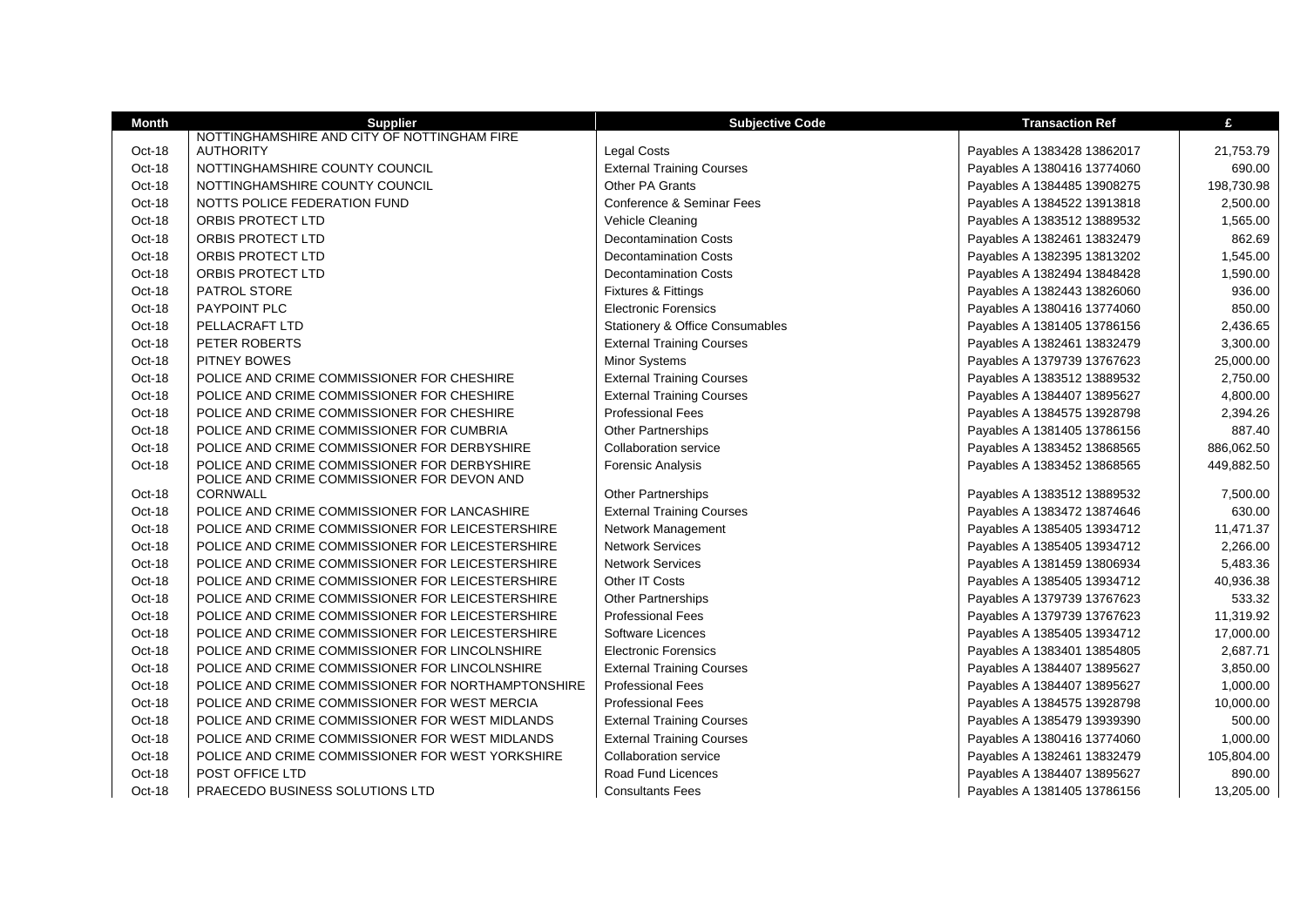| Month  | <b>Supplier</b>                                 | <b>Subjective Code</b>             | <b>Transaction Ref</b>      | £         |
|--------|-------------------------------------------------|------------------------------------|-----------------------------|-----------|
| Oct-18 | PREMIER PETS HOTEL                              | Police Dogs - Feed/kennelling/vets | Payables A 1384522 13913818 | 2,315.99  |
| Oct-18 | REBECCA BORHARA                                 | <b>Witness Expenses</b>            | Payables A 1385479 13939390 | 529.99    |
| Oct-18 | RELIANCE HIGH TECH LTD                          | <b>Annual Servicing</b>            | Payables A 1384575 13928798 | 2,242.83  |
| Oct-18 | RELIANCE HIGH TECH LTD                          | Building Maintenance - Day to Day  | Payables A 1385479 13939390 | 532.50    |
| Oct-18 | RELIANCE HIGH TECH LTD                          | <b>Planned PPM Contract</b>        | Payables A 1380416 13774060 | 2,252.40  |
| Oct-18 | RELIANCE HIGH TECH LTD                          | <b>Reactive Maintenance</b>        | Payables A 1385479 13939390 | 1,194.30  |
| Oct-18 | RELIANCE HIGH TECH LTD                          | Reactive Maintenance               | Payables A 1380416 13774060 | 749.60    |
| Oct-18 | RELIANCE HIGH TECH LTD                          | <b>Reactive Maintenance</b>        | Payables A 1383512 13889532 | 801.50    |
| Oct-18 | RELIANCE HIGH TECH LTD                          | Reactive Maintenance               | Payables A 1384575 13928798 | 2,677.65  |
| Oct-18 | RELIANCE HIGH TECH LTD                          | Reactive Maintenance               | Payables A 1383452 13868565 | 1,290.00  |
| Oct-18 | REVEAL MEDIA LTD                                | Other IT Costs                     | Payables A 1379739 13767623 | 1,195.00  |
| Oct-18 | RICHFORD MOTOR SERVICES LTD                     | Vehicle Recovery Costs             | Payables A 1384485 13908275 | 8,614.00  |
| Oct-18 | ROYAL MAIL GROUP PLC                            | Postage Costs                      | Payables A 1384485 13908275 | 5,776.35  |
| Oct-18 | ROYAL MAIL GROUP PLC                            | Postage Costs                      | Payables A 1383428 13862017 | 3,197.86  |
| Oct-18 | SAADIAN TECHNOLOGIES UK LTD                     | Software Licences                  | Payables A 1379739 13767623 | 99,968.00 |
| Oct-18 | SAMANTHA LEEK                                   | <b>Legal Costs</b>                 | Payables A 1385479 13939390 | 7,563.70  |
| Oct-18 | <b>SCAN COMPUTERS INTERNATIONAL LTD</b>         | Other IT Costs                     | Payables A 1380416 13774060 | 1,075.77  |
| Oct-18 | <b>SECOND ELEMENT LTD</b>                       | <b>Annual Servicing</b>            | Payables A 1382424 13819429 | 1,733.00  |
| Oct-18 | SECOND ELEMENT LTD                              | <b>Annual Servicing</b>            | Payables A 1384575 13928798 | 1,374.00  |
| Oct-18 | <b>SEPURA LTD</b>                               | Radio / Airwave - Equipment        | Payables A 1384575 13928798 | 600.00    |
| Oct-18 | SERJEANTS INN CHAMBERS                          | Legal Costs                        | Payables A 1384485 13908275 | 2,500.00  |
| Oct-18 | <b>SERJEANTS INN CHAMBERS</b>                   | <b>Legal Costs</b>                 | Payables A 1379739 13767623 | 1,625.00  |
| Oct-18 | SHARPLINE DECORATORS LTD                        | Building Maintenance - Day to Day  | Payables A 1379739 13767623 | 1,978.00  |
| Oct-18 | SHB HIRE LTD                                    | Hire of Transport - Operational    | Payables A 1380416 13774060 | 1,165.70  |
| Oct-18 | SHRED STATION LTD                               | <b>Confidential Waste</b>          | Payables A 1384522 13913818 | 664.46    |
| Oct-18 | SLATER ELECTRICAL SERVICES LTD                  | <b>Catering Equipment</b>          | Payables A 1379739 13767623 | 610.79    |
| Oct-18 | SLATER ELECTRICAL SERVICES LTD                  | <b>Planned Maintenance</b>         | Payables A 1384442 13901655 | 726.00    |
| Oct-18 | SLATER ELECTRICAL SERVICES LTD                  | <b>Planned Maintenance</b>         | Payables A 1384575 13928798 | 1,834.00  |
| Oct-18 | SLATER ELECTRICAL SERVICES LTD                  | <b>Planned Maintenance</b>         | Payables A 1385405 13934712 | 1,678.00  |
| Oct-18 | SLATER ELECTRICAL SERVICES LTD                  | Reactive Maintenance               | Payables A 1384442 13901655 | 1,445.66  |
| Oct-18 | SLATER ELECTRICAL SERVICES LTD                  | Reactive Maintenance               | Payables A 1384407 13895627 | 679.05    |
| Oct-18 | SMARTDESK SYSTEMS LTD T/A TGS SERVICES (UK) LTD | Network Management                 | Payables A 1384442 13901655 | 610.15    |
| Oct-18 | SN JOINERY AND CONSTRUCTION LTD                 | Reactive Maintenance               | Payables A 1382461 13832479 | 595.20    |
| Oct-18 | SOLO SERVICE GROUP LTD                          | <b>Contract Cleaning</b>           | Payables A 1381405 13786156 | 45,044.00 |
| Oct-18 | SONIC COMMUNICATIONS (INTERNATIONAL) LTD        | <b>Professional Fees</b>           | Payables A 1384442 13901655 | 688.75    |
| Oct-18 | SOUTH NOTTINGHAMSHIRE ACADEMY                   | Rent                               | Payables A 1384575 13928798 | 500.00    |
| Oct-18 | SPACEWISE                                       | <b>Catering Equipment</b>          | Payables A 1384485 13908275 | 1,170.00  |
| Oct-18 | STARTRAQ (UK) LTD                               | <b>Professional Fees</b>           | Payables A 1382395 13813202 | 7,388.00  |
| Oct-18 | STARTRAQ (UK) LTD                               | Software Licences                  | Payables A 1382395 13813202 | 2,667.98  |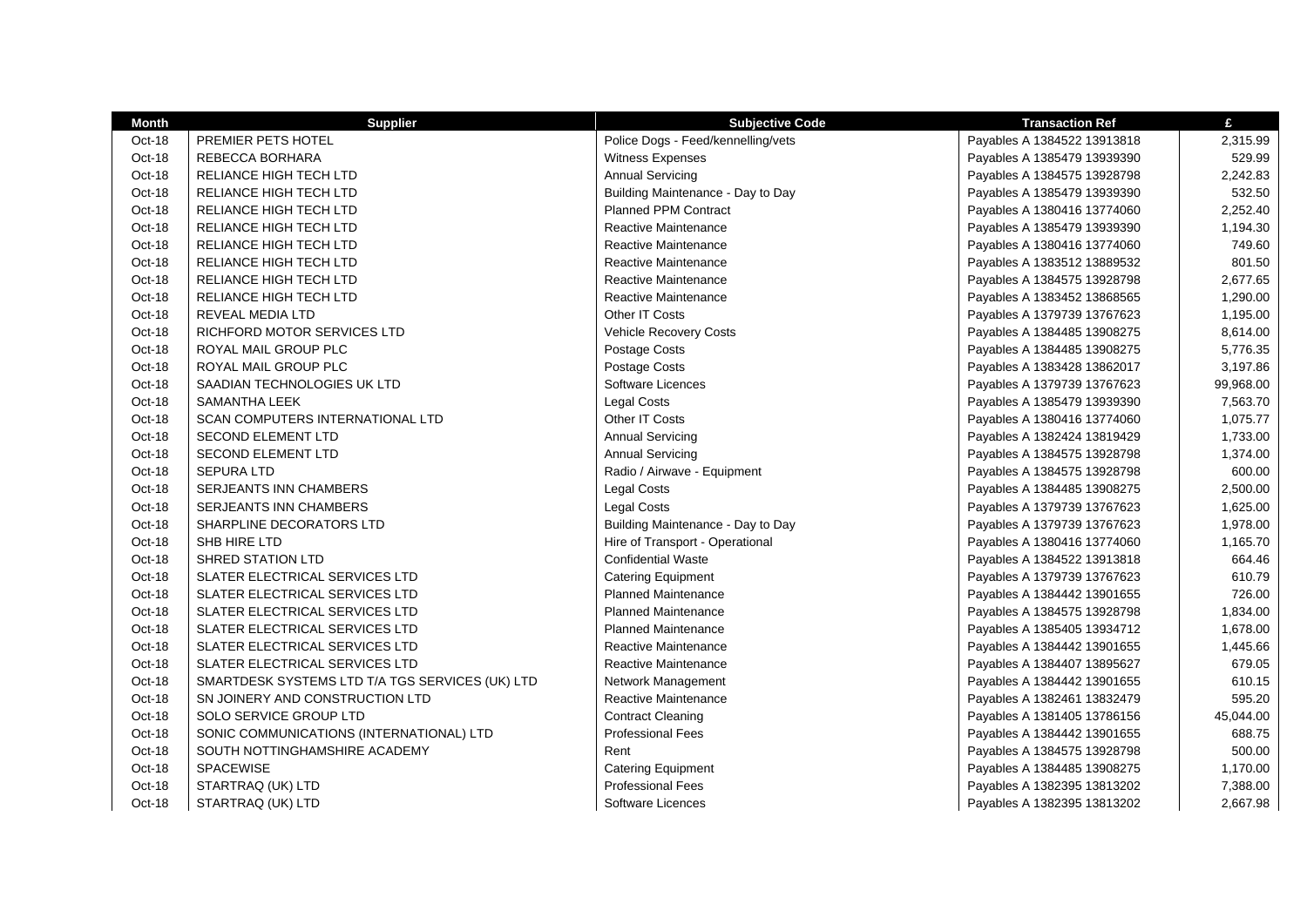| Month  | <b>Supplier</b>                        | <b>Subjective Code</b>                          | <b>Transaction Ref</b>      | £          |
|--------|----------------------------------------|-------------------------------------------------|-----------------------------|------------|
| Oct-18 | <b>SUE SMITH</b>                       | Police Dogs - purchase                          | Payables A 1383472 13874646 | 650.00     |
| Oct-18 | <b>SYSTEMAIR LTD</b>                   | <b>Planned Maintenance</b>                      | Payables A 1384442 13901655 | 550.00     |
| Oct-18 | <b>SYSTEMAIR LTD</b>                   | <b>Planned Maintenance</b>                      | Payables A 1383428 13862017 | 1,845.00   |
| Oct-18 | <b>SYSTEMAIR LTD</b>                   | <b>Planned Maintenance</b>                      | Payables A 1384522 13913818 | 1,277.00   |
| Oct-18 | T & S HEATING LTD                      | Building Maintenance - Day to Day               | Payables A 1384407 13895627 | 8,193.00   |
| Oct-18 | TECHNIQUE LEARNING SOLUTIONS LTD       | <b>External Training Courses</b>                | Payables A 1380416 13774060 | 2,798.00   |
| Oct-18 | TELEPHONE TECHNOLOGY LTD               | Mobile Phone Call Charges & Contract Cost       | Payables A 1380416 13774060 | 1,586.40   |
| Oct-18 | TELE-TRAFFIC (UK) LTD                  | <b>Specialist Operational Equipment</b>         | Payables A 1384575 13928798 | 725.15     |
| Oct-18 | TELE-TRAFFIC (UK) LTD                  | <b>Specialist Operational Equipment</b>         | Payables A 1382461 13832479 | 658.00     |
| Oct-18 | TELE-TRAFFIC (UK) LTD                  | <b>Specialist Operational Equipment</b>         | Payables A 1383401 13854805 | 658.00     |
| Oct-18 | TETRA SCENE OF CRIME LTD               | Maintenance/Consumables Specialist Op Equipment | Payables A 1380416 13774060 | 1,520.00   |
| Oct-18 | THE APPROPRIATE ADULT SERVICE LTD      | Witness Expenses                                | Payables A 1381459 13806934 | 4,569.50   |
| Oct-18 | THE DRINKAWARE TRUST                   | <b>Grants to Voluntary Bodies</b>               | Payables A 1384485 13908275 | 30,925.42  |
| Oct-18 | THEBIGWORD INTERPRETING SERVICES LTD   | <b>Interpreters Fees</b>                        | Payables A 1381459 13806934 | 2,331.69   |
| Oct-18 | TREBLE 5 TREBLE 1 LTD                  | <b>Professional Fees</b>                        | Payables A 1384522 13913818 | 8,400.25   |
| Oct-18 | <b>TRENTBARTON</b>                     | <b>Fixtures &amp; Fittings</b>                  | Payables A 1384485 13908275 | 540.00     |
| Oct-18 | ULTIMAT DEFENCE LTD                    | <b>Professional Fees</b>                        | Payables A 1384442 13901655 | 3,085.70   |
| Oct-18 | UNICOM SYSTEMS INC                     | Software Licences                               | Payables A 1384575 13928798 | 2,379.00   |
| Oct-18 | UNISYS LTD                             | Network HOLMES 2                                | Payables A 1384485 13908275 | 3,689.00   |
| Oct-18 | UNISYS LTD                             | Network HOLMES 2                                | Payables A 1381405 13786156 | 151,360.00 |
| Oct-18 | UNIVERSITY HOSPITALS OF LEICESTER NHST | Pathologists Fees                               | Payables A 1384485 13908275 | 3,500.76   |
| Oct-18 | UNIVERSITY HOSPITALS OF LEICESTER NHST | Pathologists Fees                               | Payables A 1385479 13939390 | 600.00     |
| Oct-18 | UNIVERSITY HOSPITALS OF LEICESTER NHST | Pathologists Fees                               | Payables A 1380445 13780031 | 1,171.65   |
| Oct-18 | UNIVERSITY OF LEICESTER                | Pathologists Fees                               | Payables A 1385479 13939390 | 2,005.00   |
| Oct-18 | UNIVERSITY OF LEICESTER                | <b>Professional Fees</b>                        | Payables A 1384575 13928798 | 600.00     |
| Oct-18 | UNIVERSITY OF PORTSMOUTH               | Conference & Seminar Fees                       | Payables A 1384442 13901655 | 3,000.00   |
| Oct-18 | VBCS                                   | <b>Reactive Maintenance</b>                     | Payables A 1382424 13819429 | 576.46     |
| Oct-18 | <b>VENSON NOTTS LTD</b>                | Upkeep of Transport & Plant                     | Payables A 1381405 13786156 | 46,625.47  |
| Oct-18 | <b>VENSON NOTTS LTD</b>                | <b>Vehicle Repairs</b>                          | Payables A 1381405 13786156 | 2,160.42   |
| Oct-18 | <b>VENSON NOTTS LTD</b>                | Venson DSAF                                     | Payables A 1381405 13786156 | 94,848.53  |
| Oct-18 | <b>VENSON NOTTS LTD</b>                | Venson PPM                                      | Payables A 1381405 13786156 | 121,691.10 |
| Oct-18 | <b>VENSON NOTTS LTD</b>                | Venson PPM                                      | Payables A 1379739 13767623 | 1,768.00   |
| Oct-18 | <b>VENSON NOTTS LTD</b>                | Venson PPM                                      | Payables A 1384522 13913818 | 520.00     |
| Oct-18 | VEOLIA ENVIRONMENTAL SERVICES (UK) LTD | <b>Waste Disposal</b>                           | Payables A 1384442 13901655 | 4,415.39   |
| Oct-18 | VIA EAST MIDLANDS LTD                  | <b>Professional Fees</b>                        | Payables A 1384575 13928798 | 26,375.00  |
| Oct-18 | <b>VIKING ARMS LTD</b>                 | Firearms & Ammunition                           | Payables A 1380416 13774060 | 4,770.00   |
| Oct-18 | <b>VIRGIN MEDIA BUSINESS LTD</b>       | Network Management                              | Payables A 1381405 13786156 | 58,583.90  |
| Oct-18 | <b>VIRGIN MEDIA BUSINESS LTD</b>       | Network Management                              | Payables A 1384407 13895627 | 607.66     |
| Oct-18 | <b>VIRGIN MEDIA BUSINESS LTD</b>       | <b>Network Management</b>                       | Payables A 1383452 13868565 | 7,024.07   |